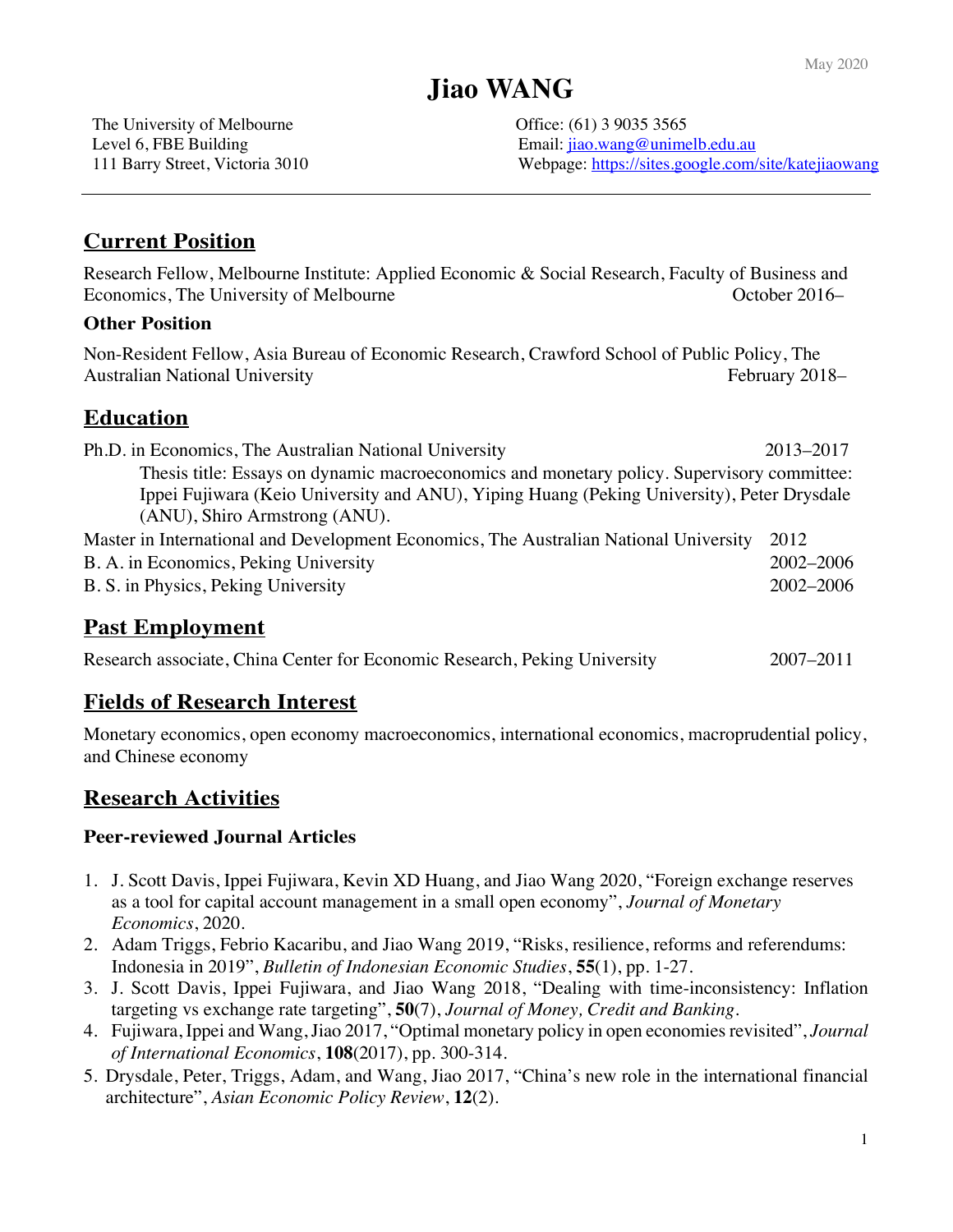6. Huang, Yiping, Xie, Peichu, and Wang, Jiao 2014, "International transmission of People's Bank of China's balance sheet expansion", *Asian Economic Policy Review*, **9**(2), pp. 276-296.

## **Invited Articles**

- 7. Sarantis Tsiaplias and Jiao Wang 2020, "The Australian Economy in 2019-20: Slower growth, record low interest rates and a changing housing landscape", *The Australian Economic Review*, **53**(1), pp.5-21.
- 8. Viet Nguyen and Jiao Wang 2019, "The Australian Economy in 2018-2019: Convergence in Economic Activity across Australia", *The Australian Economic Review*, **52**(1), pp.5-18.
- 9. Tim Robinson and Jiao Wang 2018, "The Australian Economy in 2017-2018: The importance of stronger non-mining business investment growth", *The Australian Economic Review*, **51**(1), pp.5-20.
- **10.**Tim Robinson, Viet Nguyen, and Jiao Wang 2017, "The Australian Economy in 2016-17: Looking beyond the apartment construction boom", *The Australian Economic Review*, **50**(1), pp.1-16.

### **Book Chapters and Commentaries**

- 1. Jiao Wang 2020, "China's economy needs reform, reform, reform!", East Asia Forum, 6 January 2020.
- 2. With Ran Li 2019, "A structural investigation of the Chinese economy with a hybrid monetary policy rule", in Song L., Zhou Y. and L. Hurst (eds), *The Chinese Economic Transformation: Views from Young Economists*, ANU Press, pp. 69-88, Canberra.
- 3. With Adam Triggs and Febrio Kacaribu 2019, "Jokowi back to the job of dealing with financial market realities", *East Asia Forum,* 21 April, and *the Australian Financial Review*, 22 April 2019.
- 4. Jiao Wang and Yiping Huang 2018, "Déjà vu? Old policy tools and old risks in China", *East Asia Forum Quarterly,* **10**(4), 8 October 2018.
- 5. Jiao Wang 2018, "Can China solve its systemic risks in 2018?", *East Asia Forum*, 20 January 2018.
- 6. Jiao Wang 2017, "No more 'straight Aas' for China?", *East Asia Forum*, 22 May 2017.
- 7. Wang, Jiao 2013, "Time for financial reform in China", *East Asia Forum Quarterly*, **5**(3), p. 31.
- 8. Huang, Yiping, Dang, Weihua, and Wang, Jiao 2011, "Reform of the international economic system: what does China want?", in J Golley and L Song (eds), *Rising China: Global Challenges and Opportunities*, ANU Press, pp. 29-44.

### **Research Grants**

1. 2018 Early Career Researcher (ECR) Grant Scheme entitled Consequences of shadow banking for monetary policy in China, University of Melbourne.

### **Works in Progress**

- 1. Evaluating Borrower-based Macroprudential Policies in Small-open Economies (with Tim Robinson and Michael Robson)
- 2. Consequences of shadow banking for monetary policy in China (with Yiping Huang).
- 3. Australian's natural rate of interest (with Guay Lim).
- 4. A structural investigation of the Chinese economy with a hybrid monetary policy rule (with Ran Li, submitted to China & World Economy)
- 5. Choice of instrument and optimal monetary policy (ready for submission)

# **Teaching**

### **Graduate Levels**

• Macroeconomics 2 (ECOM90047), Semester 1, 2020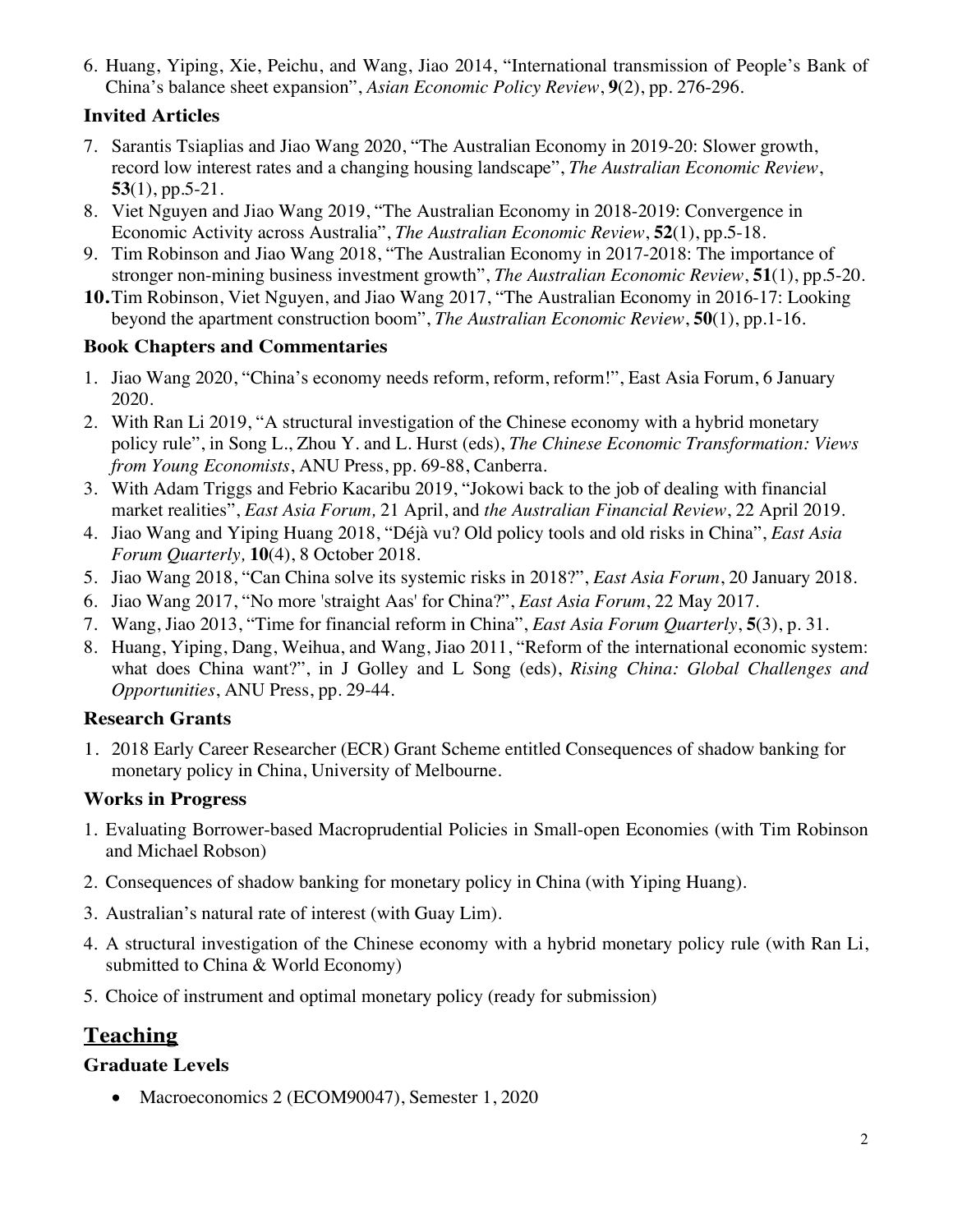• Modelling the Australian Macroeconomy (ECOM40005/90012), Semester 2, 2017, 2018, 2019, Topics on monetary policy

# **Policy Engagements**

- 1. One of the main presenters for Executive Education Program on How Chinese Policies Are Made, 22-25 October, 26-28 November 2019, ANU, Canberra. Presentation title: China's banking system and policy making.
- 2. Invited speaker at the Melbourne Economic Forum, 3 July 2019, Melbourne. Presentation title: Slowing trade and developments: a global context. Media coverage by the Australian Financial Review is here.
- 3. Presentation with my two coauthors at the Prime Minister & Cabernet in Canberra, 24 January 2019, presentation title: Risks, resilience, reforms and referendums: Indonesia in 2019.
- 4. Member of the project "Building Asian financial safety net", ANU and IBER, 2018.
- 5. Member of the project "Data survey on China's overseas investment in Australia", ANU and Treasury of Australia, 2017.
- 6. Drafter of "Chapter 5: Financial integration", in *Partnership for Change: Australia-China Joint Economic Report 2016*, East Asian Bureau of Economic Research and China Center for International Economic Exchanges, Canberra and Beijing, August 2016.

# **Professional Activities**

**Referee** for *European Economic Review*, *the B.E. Journal of Macroeconomics, China Economic Journal, Pacific Economic Review, Palgrave Communication*.

Professional Development Seminar Coordinator (2019) and Economic Seminar Coordinator (2018) of the **Seminars, Professional Development and Social Committee (SPDSC)** at the Melbourne Institute.

Member (2020) of the Melbourne Institute **Data & Analytics Committee**.

### **Seminar presenter:**

"A structural investigation of the Chinese economy with a hybrid monetary policy rule", China & World Economy annual meeting, hosted by Tsinghua University, 13-14 July 2019, Beijing.

"A structural investigation of the Chinese economy with a hybrid monetary policy rule", China Update Conference at ANU, 11-12 July 2019, Canberra.

"Evaluating borrower-based macroprudential policies in small-open economies", Asia Meeting of the Econometric Society, Xiamen University, 14-16 June 2019, Xiamen, China.

"Risks to Chinese economy", AMRO-ABER conference, 7 May 2019, ANU, Canberra.

"Foreign exchange reserves as a tool for capital account management", Australasian Conference on International Macroeconomics, 21-22 February 2019, Auckland, hosted by Massey University.

"Survey of recent developments. Risks, resilience and reforms: Indonesia's financial system in 2019", hosted by Indonesia Study Group at ANU, 23 January 2019, Canberra.

"Dealing with threats to Asian economic security", invited speaker, Asian Bureau of Economic Research Roundtable, 24 October 2018, Canberra.

"Macroprudential policy simple rules in small-open economies", Economic Seminar at University of Pavia, 28 June 2018, Pavia; Bank of Italy, 4 July 2018, Rome; EconMod Conference, 5-7 July 2018, Venice; Workshop on International and Urban Economics 2018, Shanghai University of International Business and Economics, 23-24 June 2018, Shanghai; China Meeting of the Econometric Society, Fudan University, 15-17 June 2018, Shanghai; NZ Macroeconomic Dynamics Workshop, Victoria University of Wellington, 27 April 2018, New Zealand.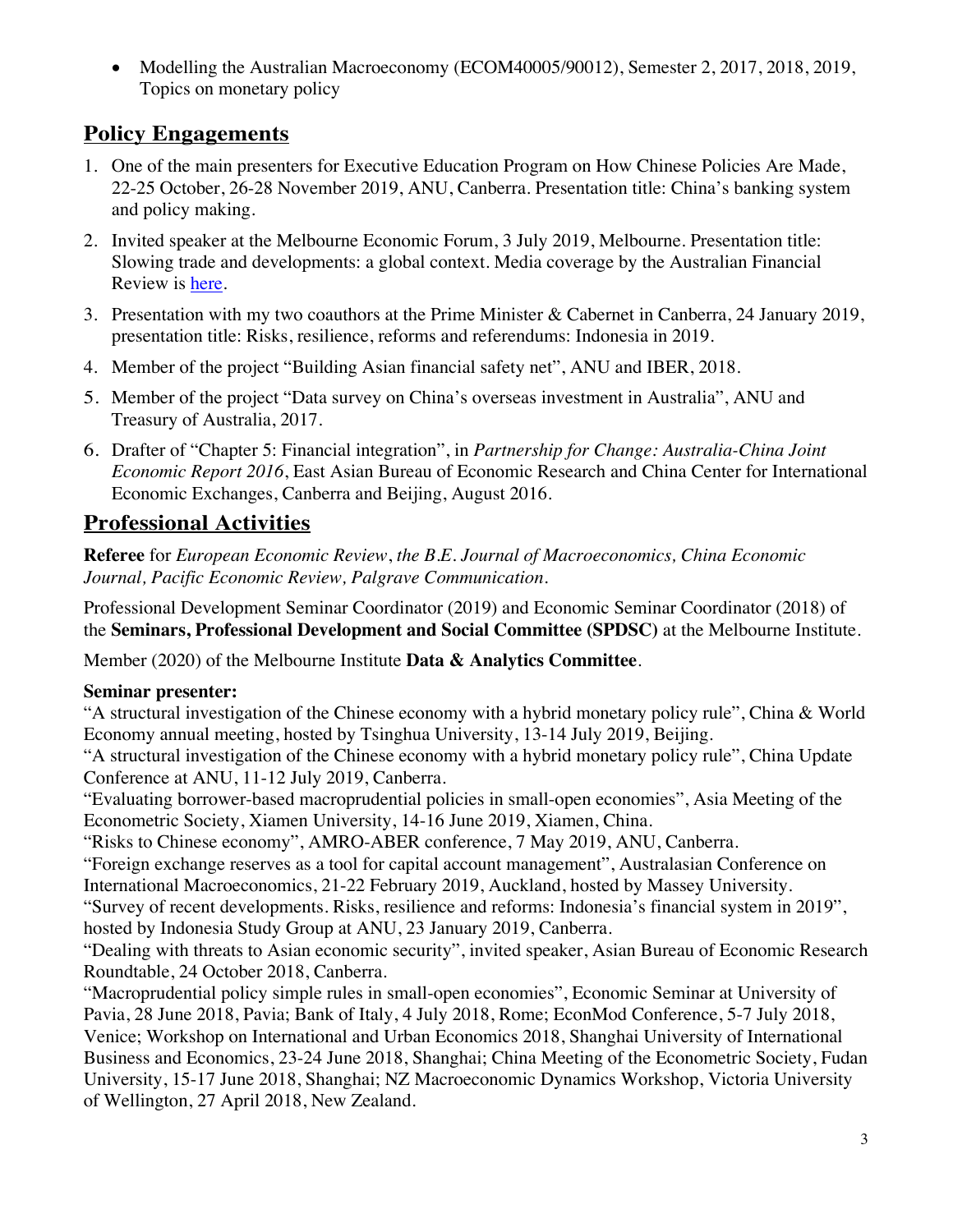"Dealing with time-inconsistency: inflation targeting vs. exchange rate targeting", Macro Seminar Series, Department of Economies, the University of Melbourne, 12 April 2018, Melbourne. "Housing in a Small-Open Economy; A Macroprudential Policy Perspective", seminar at Research

School of Economics, ANU, 14 September 2017.

"Choice of policy instrument and optimal monetary policy in open economies", 2017 Workshop of the Australasian Macroeconomics Society (WAMS) and LAEF, 15-18 August 2017, ANU Canberra. Invited panellist on "Panel Discussion: Reform and macroeconomic development", China Update 2017, 21 July 2017, Canberra;

"A structural investigation of the Chinese economy with a hybrid monetary policy rule", 2017 Asian meeting of the Econometric Society, Chinese University of Hong Kong, Hong Kong, 3-5 June 2017; "Optimal monetary policy in open economies revisited", seminar series at Department of Economics, Monash University, Melbourne, 15 April 2017;

'China's new role in the international financial architecture', Asian Economic Policy Review conference, Tokyo, October 15, 2016;

'Optimal monetary policy in open economies revisited', Melbourne Institute of Applied Economic and Social Research, Melbourne, March 1, 2016;

'A structural investigation of the Chinese economy with a hybrid monetary policy rule', Reserve Bank of Australia, Sydney, October 12, 2015, and Australian conference of economists, Queensland University of Technology, July 7-10, 2015;

'How effective is China's monetary sterilization?', Pacific Trade and Development conference, Hong Kong Monetary Authority, Hong Kong, November 6-10, 2013.

### **Non-academic Audience:**

Roundtable on "Survey of recent developments. Risks, resilience and reforms: Indonesia's financial system in 2019", Prime Minister and Cabernet (PM&C), Australian Government, 24 January 2019, Canberra.

### **Guest lecturer:**

'Optimal monetary policy in DSGE models', International economics course (graduate student level), National School of Development, Peking University, Beijing, January 13, 2016.

### **Seminar chair/discussant/participant:**

Chair, Melbourne Institute Macroeconomic Policy Meetings, 10-11 October 2019, Melbourne. Participant, ABER-CCIEE Roundtable & Public Forum on Getting the Australia-China Relationship Right, 21 May, ANU, Canberra.

Discussant, Australasian Conference on International Macroeconomics, 21-22 February 2019, Auckland, hosted by Massey University.

Discussant, Workshop on Macroeconomic Policies and Financial Stability, 17 December 2018, Melbourne.

Financial risks and safety nets in Asia, 11 October 2018, Bali.

Chair, Melbourne Institute Macroeconomic Policy Meetings, 4-5 October 2018, Melbourne.

Discussant, NZ Macroeconomic Dynamics Workshop, Victoria University of Wellington, 27 April 2018, New Zealand.

China Investment in Australia Dataset survey workshop, 13 September, 13 October 2017, ANU. Chair, the Melbourne Institute Macroeconomic Policy Meetings, 5-6 October 2017, Melbourne.

'Comments on *Banking intermediation and macroprudential regulation in a DSGE model of the Philippines with financial-real linkages by Jesson Pagaduan*', and 'Comments on *International Trade and Internal Migration with Labor Market Distortions: Theory and Evidence from China by Xin Wang*', 38th Pacific Trade and Development conference, Australian National University, Canberra, October 21- 24, 2016.